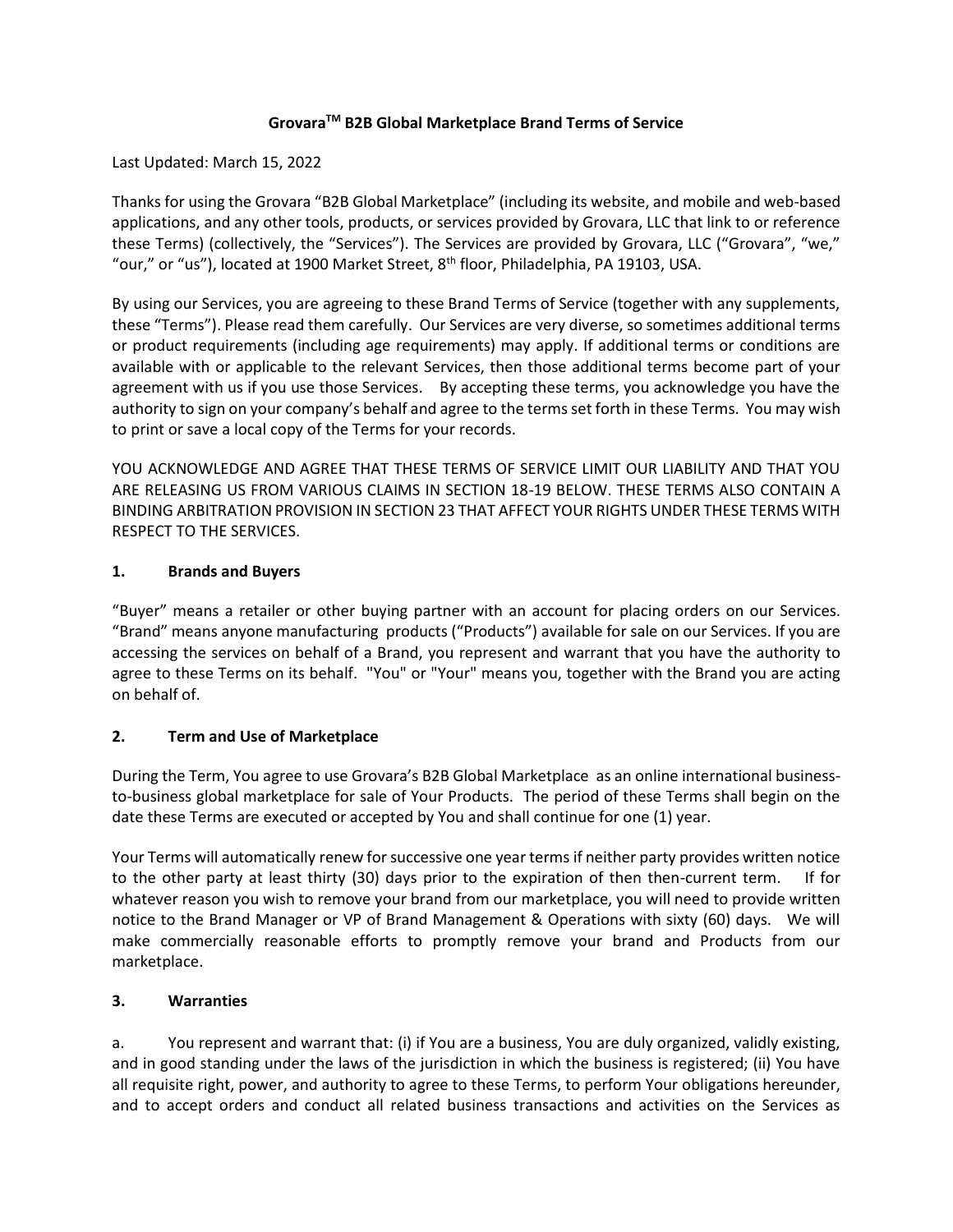contemplated under these Terms; (iii) all documents, videos, pictures, text, information, and other content that You submit, upload, and/or share with Grovara or to the Services will be complete, accurate, truthful, non-misleading, and provided in accordance with Applicable Laws, and neither such content nor Your act of disclosing any such content to Grovara or the Services will violate the intellectual property, trade secret, privacy, proprietary, or other rights of any third party; and (iv) the Products will at all times comply with all requirements of any applicable domestic or foreign federal, state, provincial or local law, regulation, staff report or guidance, ordinance or judicial decree of the place where the Products are produced, packaged or sold (collectively, "Applicable Laws").

b. You represent and warrant that all Products (including packaging and labels), at the time of receipt at the collection address of the Purchase Order:

- i. will be sellable, fit for their particular purposes and free from defects, whether patent or latent;
- ii. will include packaging that is in compliance with all in-country reasonable safety standards;
- iii. will not pose a health or safety hazard when used for their intended purpose in accordance with applicable Product Specifications, including Product labeling;
- iv. will not be contaminated with a foreign substance or contain any rancid or spoiled ingredient;
- v. will not include any ingredient that has not been disclosed in the Product Specifications;
- vi. will not include any allergen or be processed in a facility that uses an allergen in production processes unless it has been disclosed on the label in accordance with Applicable Laws;
- vii. will not include any illegal, misleading or untrue label or packaging claim;
- viii. will not be prepared, packed or held under insanitary conditions;
- ix. will not be adulterated or misbranded within the meaning of Applicable Law;
- x. will not infringe or misappropriate any third party copyright, trademark, patent, or trade secret right, or any third party privacy right or any other proprietary right of any third party; and
- xi. will be consistent with its original quality at all times during its designated shelf life (assuming proper storage and handling after delivery).
- c. You further represent and warrant that:
	- i. upon payment to You, the buyer will own the Product shipment free of any security interest, lien, pledge or other encumbrance of any nature;
	- ii. You and all employees and agents involved in the manufacturing, processing or delivery of the Products will adhere to all Applicable Laws with respect to the operation of Your production facilities and Your other business and labor practices, including, but not limited to, the California Transparency in Supply Chains Act of 2010; and
	- iii. You will provide Grovara with a Certificate of Liability providing coverage for at least \$1,000,000 and any other insurance necessary for You to meet Your indemnity and other obligations under these Terms. (see Exhibit A).

# **4. Pricing and Payment**

Payment for Grovara's services and use of the marketplace is covered by the mark-up added to the "ExWorks" pricing provided by you and/or domestic delivered pricing (ie: port, consolidator etc.) when agreed upon. All labeling, logistics, tariffs, duties, taxes, customs and other fees will be the responsibility of the Buyer except for US export documents which will be supplied by You (see Section 5). The date of shipment shall be the date Products are picked up from Your facilities, as documented by a signed "Bill of Lading of Packing List."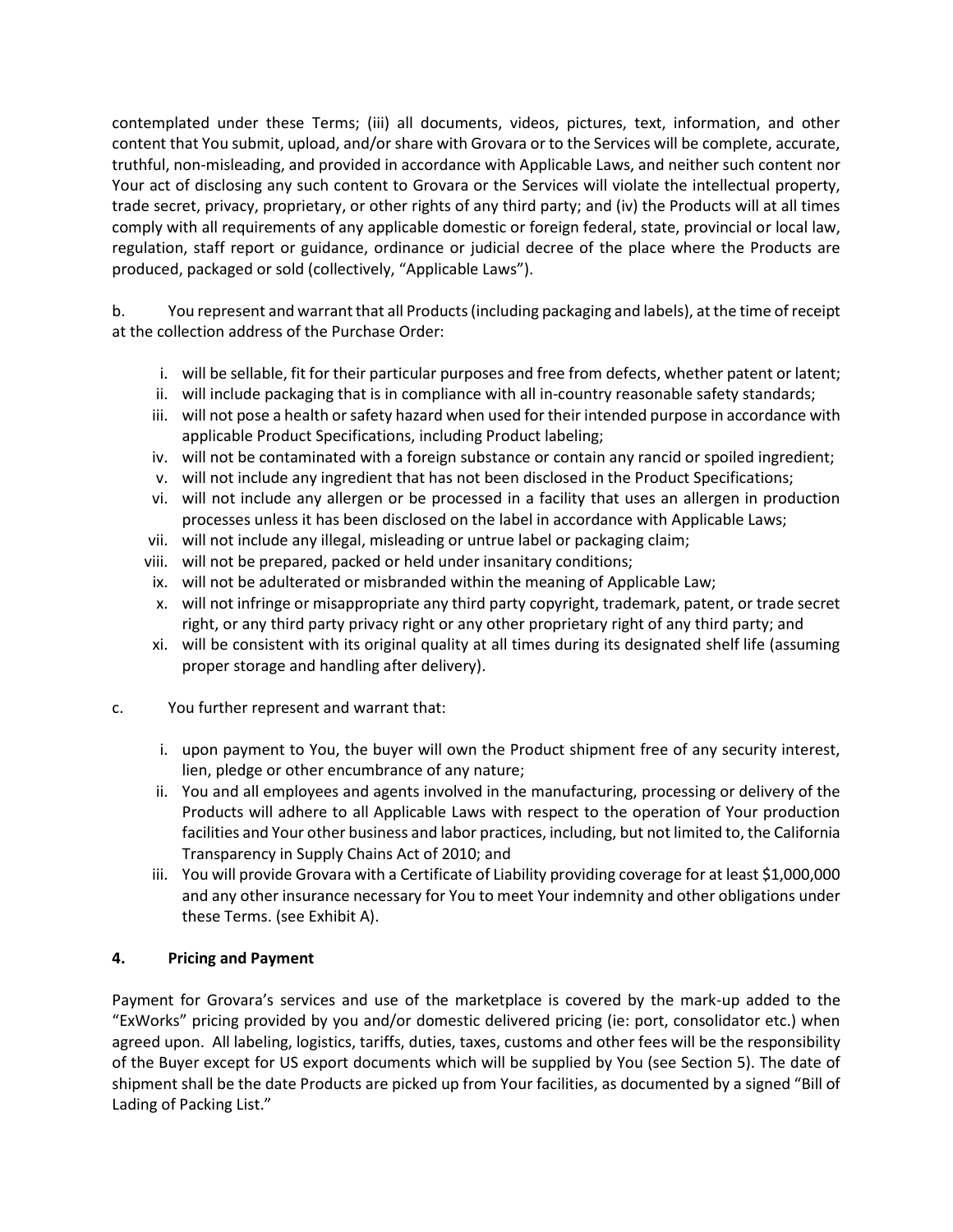In order to facilitate purchases from international Buyers, Grovara is your customer of record for purchases under these Terms. For the purpose of ensuring the timely flow of payments to Brands and Products to Buyers, Grovara requests that payments for all purchases under these Terms be due 30 days after the purchase ships or on another mutually agreeable due date. Grovara will pay You the purchase amount in U.S. Dollars by wire transfer in accordance with these Terms.

Pricing received by Grovara from You will be in effect from the date this document is executed and may be updated from time to time as further provided in this paragraph. Grovara will require a sixty (60) day written notification for all price changes. If a sixty (60) day notification is not possible, You agree to honor any pricing that was provided to a Buyer sixty (60) days before the price increase goes into effect.

# **5. Documentation and Paperwork for Export**

Documentation is required for exporting, and it can vary from country to country. Documents like a Certificate of Free Sale (CFS), Certificate of Free Sale Apostilled, Certificate of Analysis (COA), etc. will carry a cost to have produced. The price may vary per document and per state of manufacturing, but it is your responsibility to provide these to the Buyers to complete their import registration. Grovara is happy to guide and assist you with procuring this documentation, but all fees associated with these documents will be covered by you.

### **6. Samples**

Similarly to domestic sales, samples are a part of the selling process internationally. Buyers will request units and/or cases of products to be sent to their respective country for import registration or category reviews. It is the responsibility of the Brand to provide those items to the Buyers and ship samples internationally. The cost can vary per product (ie: ambient, frozen, chilled etc.) but it is a necessity for importation and is consideration for a sale. All Buyers are vetted in order to attempt to provide viable leads with favorable outcomes. The Grovara team will also provide You with available information on the Buyer, opportunity and market.

Grovara is happy to assist You with Your documentation and requirements for shipping samples to the applicable destination country, but You are responsible for the shipping costs and Grovara shall have no liability whatsoever in connection with Your documentation or shipping. As the Brand, You are not obligated to send samples, as You are able to decline any invitation to do so. However, this could limit broad reach of products into international markets.

#### **7. Product Requirements**

a. Labeling and Documentation Requirements. You agree to provide us with all label, packaging and other information relating to the Products required by the Services or Applicable US Laws, including all Brand or Products registration and shipping documentation required for exports, in addition to nutritional panel information that complies with all Applicable US Laws, and all required permissions or authorizations (collectively, "Product Documentation") in an industry standard time-frame after being asked. We may assist in directing You to the right government agencies or other sources for procurement and drafting of Product Documentation. However, You will be solely responsible for procuring, completing and confirming that all Product Documentation, including label claims, are in compliance with Applicable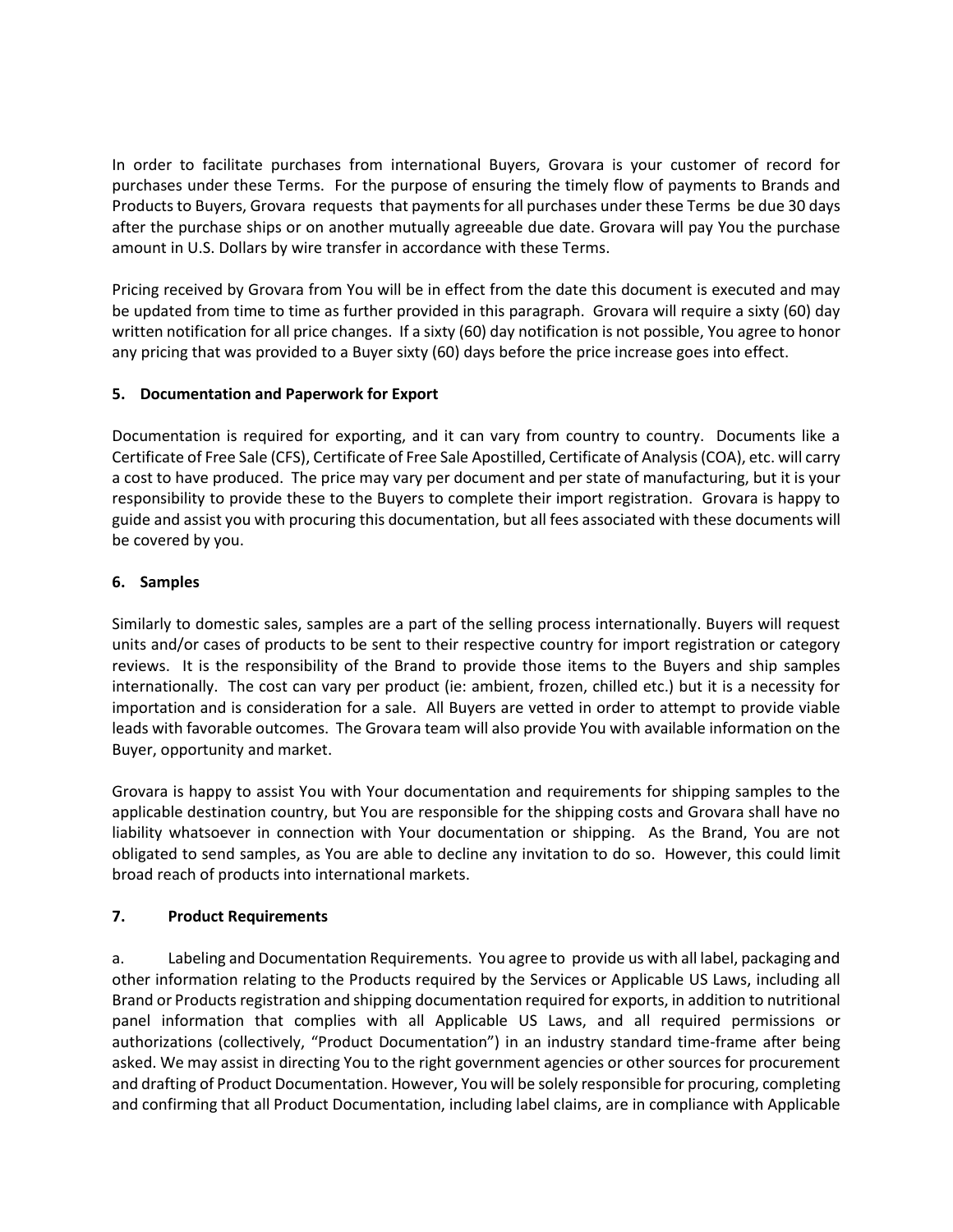US Laws. Grovara and/or buyers may reject or return any Products if the Products packaging is not consistent with the approved packaging or if the Products or Product Documentation fails to comply with any Applicable US Law.

b. Product Specifications. You agree to provide and continue to provide us with complete and accurate information regarding Your production processes and record keeping practices and Products specification data. "Product Specifications" means all Product Documentation, Products specifications, Products labeling claims or any other Product information provided by You. You represent and warrant that all Product Specifications comply with Applicable US Laws and that all Product Specifications are true and correct. You agree to maintain appropriate documentation evidencing compliance with this Section 7 and agree to grant us reasonable access to this documentation for purposes of verifying such compliance. No proposed change to the Product Specifications will be deemed accepted by us unless we agree to the change in writing. You agree to promptly notify us in writing if You become aware that any Product fails to comply with any Product Specification.

c. Label Claims and Certifications. If a Product is subject to a Grovara requirement, or makes any label claims such as organic, gluten free, Kosher, "Non-GMO," "Non-GMO Verified" or includes any other certification mark on its packaging, You agree to provide us with a copy of the applicable certificates of compliance upon our request.

# **8. Shipping**

You agree the Products prepared for shipment are in strict compliance with these Terms and the purchase terms between You and the buyer (the "Purchase Order"). Title and risk of loss will pass in accordance with the Incoterms applicable to the Purchase Order. You agree to comply with all policies and requirements of Grovara of which we have provided You notice prior to acceptance of the relevant Purchase Order, including policies relating to purchase orders, deliveries, invoices, bills of lading and pallet requirements. You agree to promptly notify the buyer or Grovara of any Product shortages, decreased availability or "out of stocks" impacting delivery under any Purchase Order, through the Services or by other industry-standard notification procedures. Your failure to adequately notify Grovara in accordance with industry-standard notification practices, may result in damages to Grovara that will be your responsibility.

# **9. Taxes**

You are solely responsible for all sales, use or other similar taxes levied by any governmental authority with respect to amounts payable to Grovara by You under these Terms, except for any taxes based upon Grovara's net income or unless You provide in writing documentation of an applicable exemption.

#### **10. Using our Services**

You must follow any policies made available to You within the Services.

Don't misuse our Services. For example, don't interfere with our Services, try to access them using a method other than the interface and the instructions that we provide, or extensively or automatically copy any content from the Services (in other words, no scraping). You may use our Services only as permitted by law, including applicable export and re-export control laws and regulations. We may suspend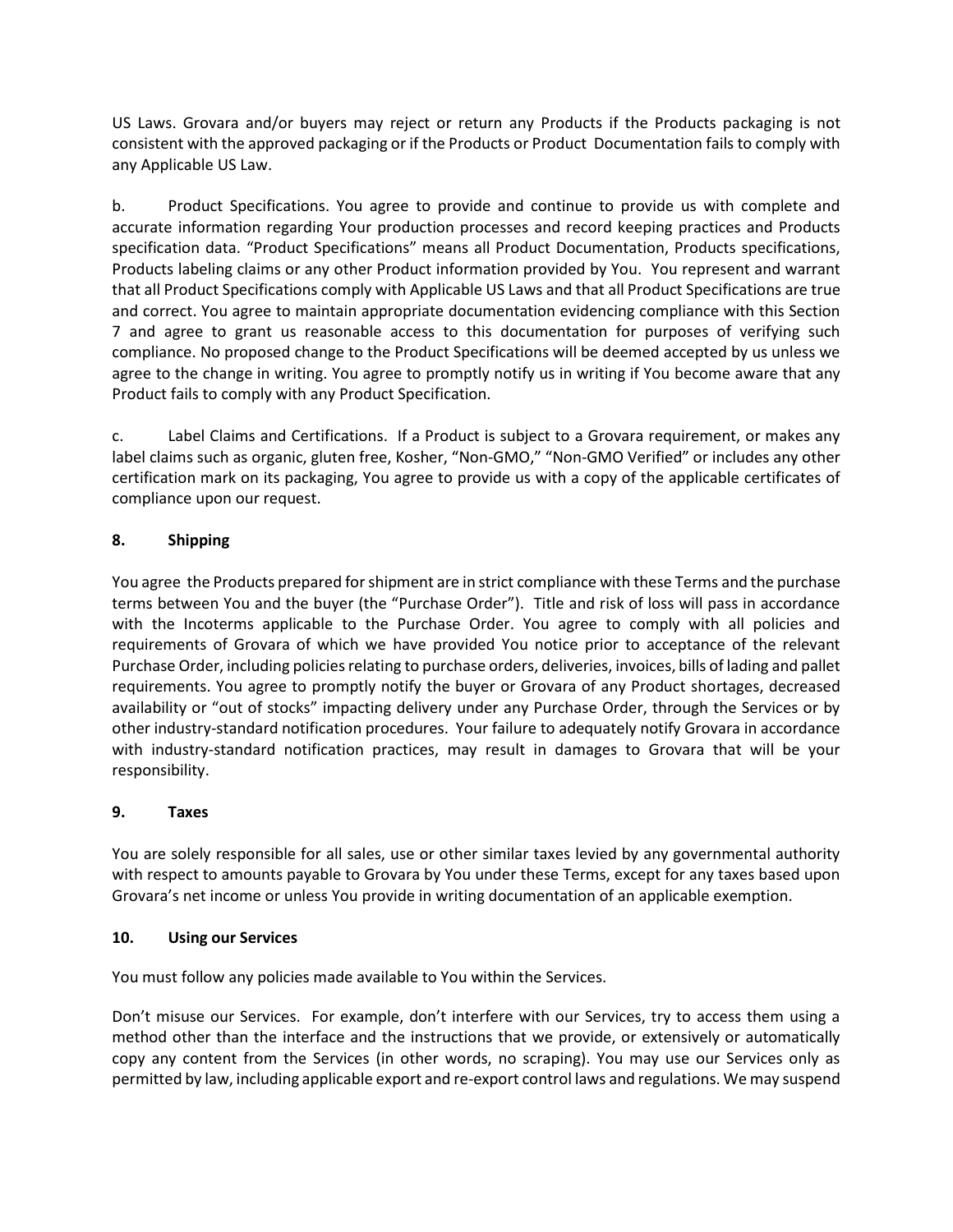or stop providing our Services to You if You do not comply with our terms or policies, if we are investigating suspected misconduct, or for any other reason.

Using our Services does not give You ownership of any intellectual property rights in our Services or the content You access through them ("Content"). You may not use Content, except as permitted in these Terms, by its owner, or as otherwise permitted by law. These Terms do not grant You the right to use any branding or logos used in our Services, including the Grovara name and logo. Don't remove, obscure, or alter any legal notices displayed in or along with our Services.

Our Services display some Content that is not our own. For example, Content belonging to other Buyers or Brands, our advertisers, other third parties, You, or other users (collectively, "Third Party Content"). We are not responsible for, and You waive all of our liability with respect to, Third Party Content. Third Party Content is the sole responsibility of the individual or entity that makes it available to You via the Services. We may review Third Party Content to determine whether it is illegal or violates our policies, and we may remove or refuse to display Third Party Content that we believe violates our policies or the law. But we do not generally review content beforehand, and we are not obligated to do so.

In connection with Your use of the Services, we may send You service announcements, administrative messages, and other information. You consent to receiving such communications, including marketing emails. However, You may change Your email or in-Service notification settings, including opting out of our marketing emails, by clicking on the "Manage Email Subscriptions" link (or equivalent) in our emails or texting "Stop" or "Do Not Send" in response to text messages or updating the notifications configurations in the Services' settings. Please be aware that there may be a brief period before we are able to process Your changes.

Some of our Services are available on mobile devices or may utilize SMS/iMessage, which may cause You to incur SMS or data charges with Your wireless provider. Please be aware that we have no control over these charges, and if You do not wish to be charged, You should stop using the mobile or SMS/iMessage features (as applicable). When You send SMS/iMessage messages using the Services, You represent and warrant You have the recipient's prior consent to send him or her messages.

#### **11. Your Grovara Account**

You may need an account in order to use the Services. If You create Your own account, You agree that all registration information You give us will be accurate and current. If Your account has been assigned to You by an administrator, such as Your employer, different or additional terms may apply and Your administrator may be able to access or disable Your account. You will timely notify us of any changes to any of the foregoing information. You are responsible for controlling access to any PCs, mobile devices, or other end points that You allow to store Your Services password, or on which You enable a "Remember Me" or similar functionality ("Activated Device"). Accordingly, You agree that You will be solely responsible for all activities that occur under Your Services accounts, including the activities of any individual with whom You share Your Services account or an Activated Device.

To protect Your account, keep Your password confidential. You are responsible for the activity that happens on or through Your account. If You learn of any unauthorized use of Your password, please contact us at support@grovara.com.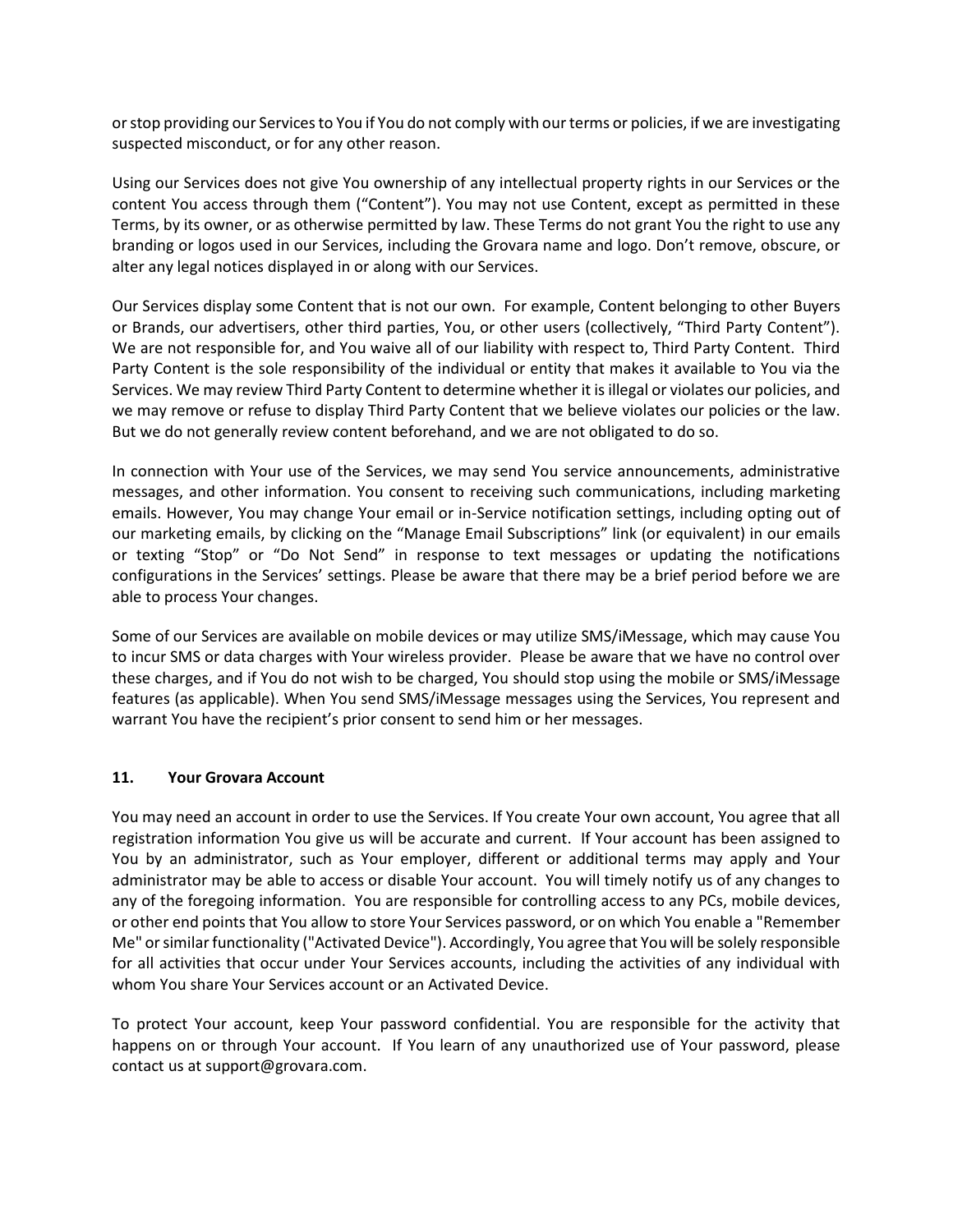### **12. Privacy and Feedback**

Our privacy policy explains how we treat Your personal information and protect Your privacy when You use our Services. By using our Services, You agree that we can collect, use, and share data from You as described in our privacy policy. We are not responsible for any information or Content that You share with others via Your use of the Services. You assume all privacy, security, and other risks associated with providing any information, including personally identifiable information, to other users of the Service.

If You submit feedback or suggestions about our Services, You agree that we may use Your feedback or suggestions without obligation to You.

**13. Non-Circumvention; Non-Competition** Brand agrees and acknowledges that Grovara has proprietary relationships with the global retailers, affiliates and other ecosystem members/users (collectively, "Grovara Partners") that participate in Grovara's B2B Global Marketplace ornetwork. Accordingly, during the term of these Terms and for six (6) months thereafter, neither Brand nor any affiliated entity, directly or indirectly, either on behalf of itself or any third party, may take any action with the intent or effect of: (a): (i) circumventing Grovara's relationship with, or (ii) encouraging to reduce or terminate its relationship with Grovara, any Grovara Partner that Brand knows or reasonably should know has a relationship with Grovara; or (b) developing, marketing, selling, licensing, or providing any software, technology, or services that are similar to or competitive with the B2B Global Marketplace, or engaging in any activities in preparation of any of the foregoing. Brand acknowledges and agrees that the foregoing restrictions are reasonable and necessary for Grovara to protect its rights in its confidential information and trade secrets that it has invested substantial time and resources to develop.

# **14. Content You Submit or Share**

You may submit, upload, and share videos, pictures, text and other content to or through the Services ("Your Content"), and in doing so You must follow these Terms and the rules and policies referenced in these Terms. You retain ownership of any intellectual property rights that You hold in Your Content. In short, what belongs to You stays Yours.

When You upload, submit, or otherwise share Your Content to or through our Services, You give us (and those we work with) a royalty-free, worldwide license to use, host, store, reproduce, modify, create derivative works (such as those resulting from translations, adaptations or other changes we make so that Your Content works better with our Services), communicate, publish, publicly perform, publicly display and distribute Your Content. The rights You grant in this license are for the limited purpose of operating, promoting, and improving our Services, and to develop new ones. Make sure You have the necessary rights to grant us this license for any content that You submit to our Services. In order for Grovara to provide the Services, Your name may be displayed in the Services to other users with whom You are conducting transactions and in certain administrative or transactional emails sent by the Services to Your Brand colleagues, to Grovara, and to Buyers. You consent to this use and disclosure of Your name.

We may publicly display Your profile information, posts, and actions You take on the Services or on thirdparty applications connected to Your account (such as reviews You write and comments You post) in our Services, including displaying in ads and other commercial content. You may request that we delete any of Your Content that You submit to the Services by sending us an email at support@grovara.com. To the extent within our control we'll remove Your Content from public display and mark it for future deletion if permitted by applicable law; however, it may persist in backup or residual copies for a reasonable period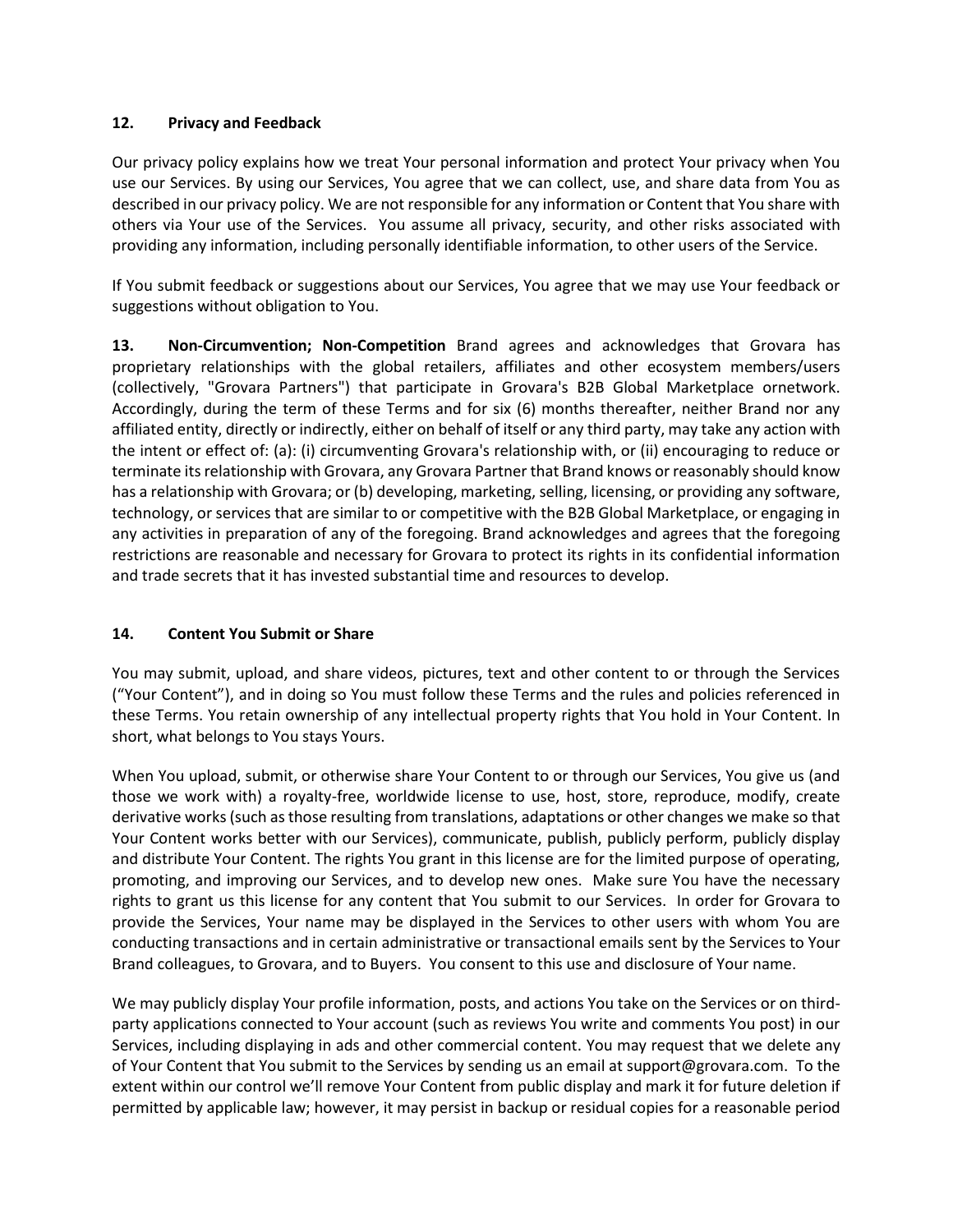of time (but will not be available to other users through the Services). For purposes of clarification, once You submit or share Your Content with others via the Services (*e.g.*, other users or third parties), we no longer have control over those portions of Your Content and will not be able to delete it or prevent them from using it.

You agree that You will not use the Services to:

- Violate law or a third-party's rights;
- Submit excessive or unsolicited commercial messages or spam any users;
- Submit malicious content or viruses;
- Solicit other people's login information, credit card numbers, or other sensitive information;
- Harass or bully other users; or
- Post content that is hate speech, threatening or pornographic, that incites violence or that contains nudity or graphic or gratuitous violence.

# **15. Intellectual Property Protection**

As we ask others to respect our intellectual property rights, we respect the intellectual property rights of others, and require our users and customers to do so. If You are a copyright owner or its agent and believe that any content residing on or accessible through the Services infringes upon Your copyrights, You may submit a notification under the Digital Millennium Copyright Act ("DMCA") by providing our Copyright Agent (the "Designated Agent") with the following information in writing (see 17 U.S.C § 512(c)(3) for further detail):

- Identification of the work or material being infringed.
- Identification of the material that is claimed to be infringing, including its location, with sufficient detail so that we are capable of finding it and verifying its existence.
- Contact information for the notifying party (the "Notifying Party"), including name, address, telephone number, and email address.
- A statement that the Notifying Party has a good faith belief that the material is not authorized by the copyright owner, its agent or law.
- A statement made under penalty of perjury that the information provided in the notice is accurate and that the Notifying Party is authorized to make the complaint on behalf of the copyright owner.
- A physical or electronic signature of a person authorized to act on behalf of the owner of the copyright that has been allegedly infringed.

Please also note that the information provided in a notice of copyright infringement may be forwarded to the user who posted the allegedly infringing content. After removing material in response to a valid DMCA notice, we will notify the user responsible for the allegedly infringing material that we have removed or disabled access to the material. We will terminate, under appropriate circumstances, users who are repeat copyright infringers, and we reserve the right, in our sole discretion, to terminate any user for actual or apparent copyright infringement.

If You believe You are the wrongful subject of a DMCA notification, You may file a counter-notification with us by providing the following information to the Designated Agent at the address below:

• The specific URLs of material that we have removed or to which we have disabled access.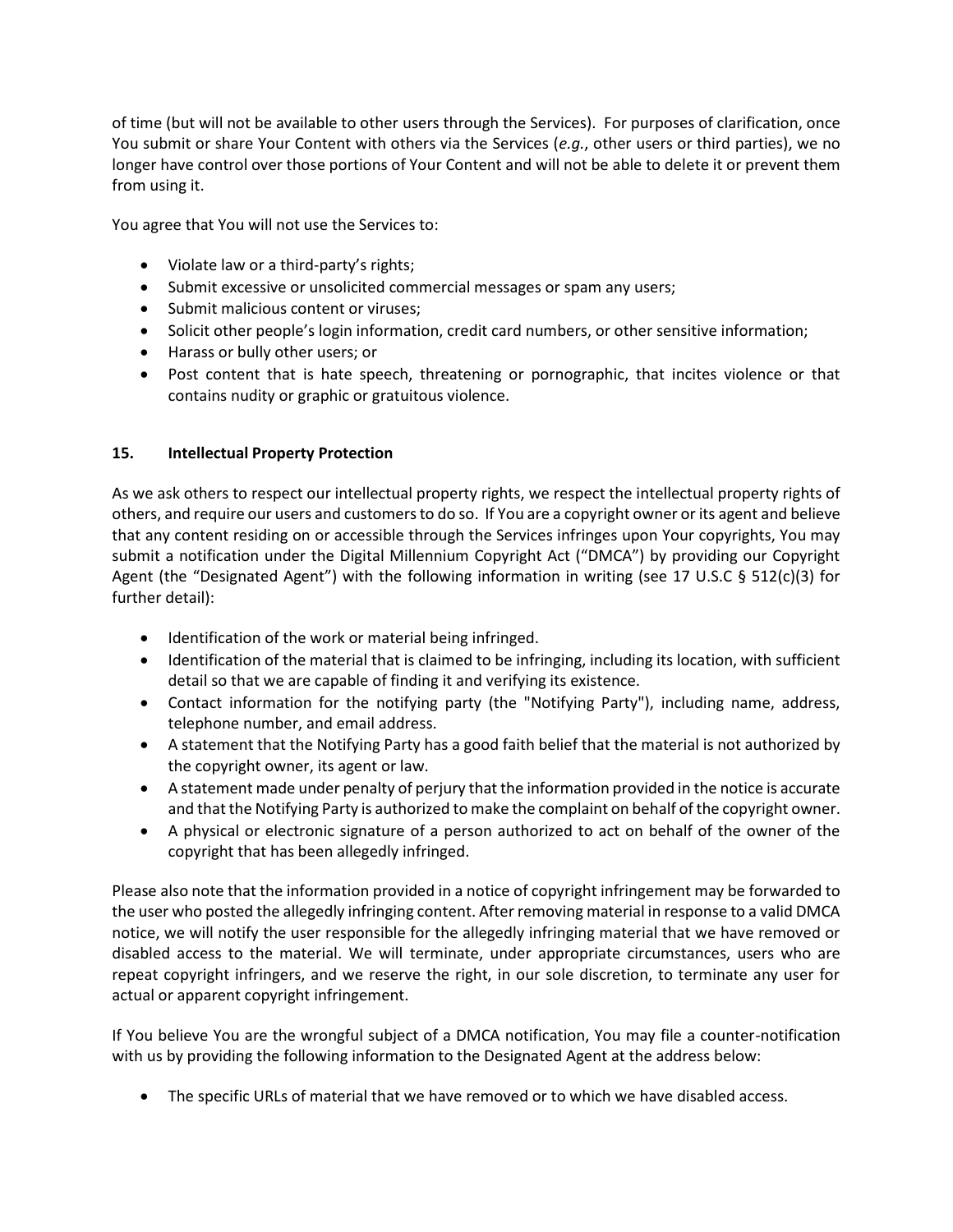- Your name, address, telephone number, and email address.
- A statement that You consent to the jurisdiction of U.S. District Court for the Eastern District of Pennsylvania**,** and that You will accept service of process from the person who provided the original DMCA notification or an agent of such person.
- The following statement: "I swear, under penalty of perjury, that I have a good faith belief that the material was removed or disabled as a result of a mistake or misidentification of the material to be removed or disabled."
- Your signature.

Upon receipt of a valid counter-notification, we will forward it to Notifying Party who submitted the original DMCA notification. The original Notifying Party (or the copyright holder he or she represents) will then have ten (10) days to notify us that he or she has filed legal action relating to the allegedly infringing material. If we do not receive any such notification within ten (10) days, we may restore the material to the Services.

The contact information for our Designated Agent is:

Grovara, LLC c/o WeWork 1900 Market Street 8<sup>th</sup> floor Philadelphia, PA 19103 Attention: Copyright Agent support@grovara.com

If You believe that any of Your intellectual property rights other than copyrights have been infringed, please e-mail us at support@grovara.com. We reserve the right, in our sole and absolute discretion, to suspend or terminate any user who infringes the intellectual property rights of Grovara or others, and/or to remove, delete, edit or disable access to such person's content. You agree that we have no liability for any action taken under this section**.** 

#### **16. About Software in our Services**

You may be required to download software (such as a mobile or desktop app) to use the Services or certain features of the Services, and the Services may enable You to access software running on our (or our vendors') servers (collectively, "Software"). You agree that we retain the ownership of all rights, title, and interest in and to the Software. Certain Software may update automatically on Your device once a new version or feature is available, and You consent to such automatic updating.

Grovara gives You a personal, worldwide, royalty-free, non-assignable, and non-exclusive license to use the Software to access the Services. This license is for the sole purpose of enabling You to use and enjoy the benefit of the Services as provided by us, in the manner permitted by these Terms. You may not copy, modify, distribute, sell, or lease any part of our Services or Software, nor may You reverse engineer or attempt to extract the source code of the Services or Software, unless laws prohibit those restrictions or You have our written permission.

There may be software programs contained within certain Software that have been licensed to us by third parties. The term "Software" as used herein shall refer to this third-party software except where the term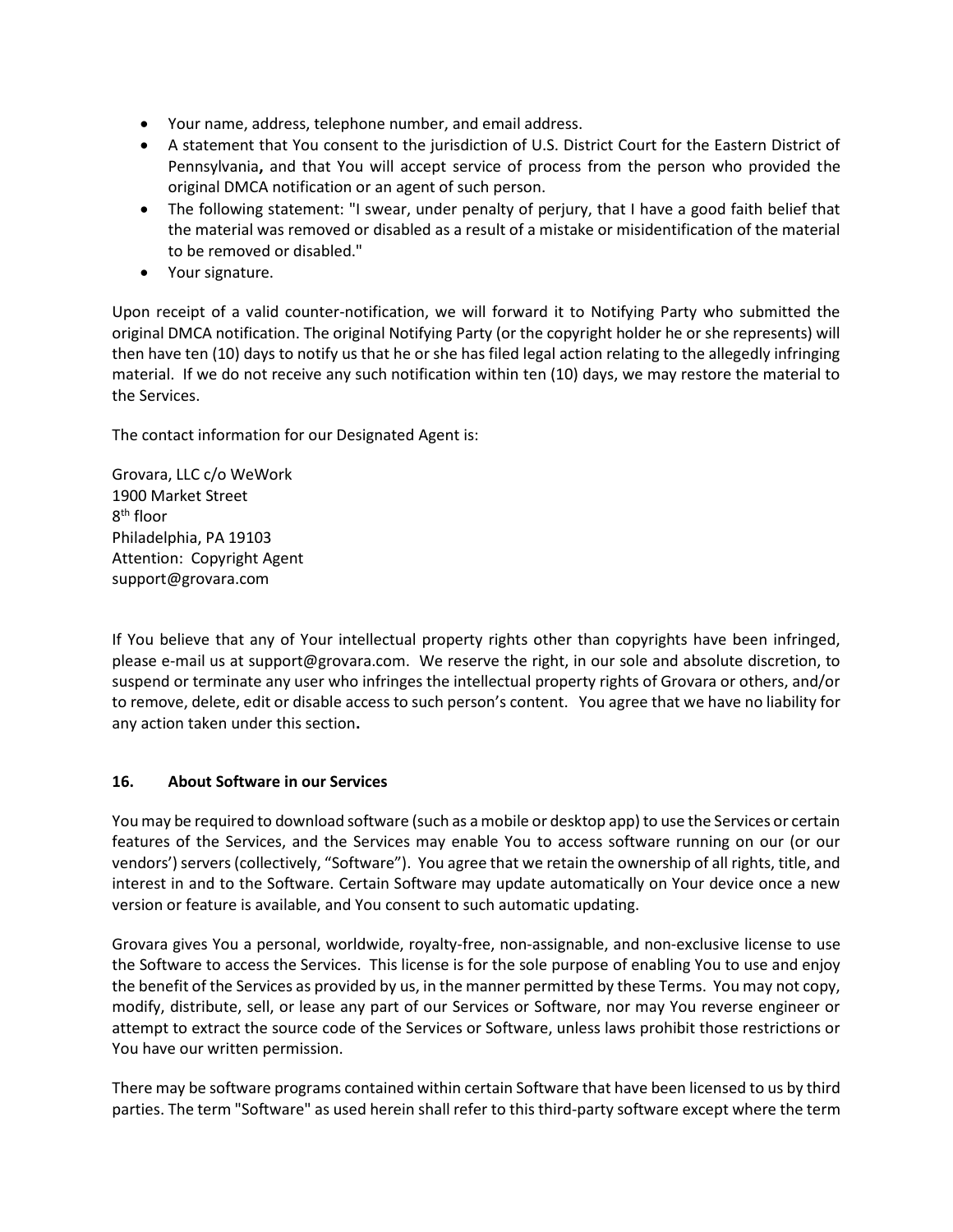"Software" is used in the context of our ownership. The same terms and conditions, including all limitations and restrictions, set forth in these Terms apply to each third-party software program contained in the Software. You acknowledge and agree that any third-party components are owned by their applicable licensors. We do not make any representations or warranties about the operation or availability of such third-party software. Neither we, nor our licensors, shall be liable for any unavailability or removal of such third-party software. We are not responsible for any communications to or from such licensors, or for the collection or use of information by such licensors. You consent to the communications enabled and/or performed by such third-party software, including automatic updating of the third-party software without further notice. You agree that such third-party software licensors are intended third-party beneficiaries under these Terms.

#### **17. Modifying and Terminating our Services**

We are constantly changing and improving our Services. We may add or remove minor functionalities or features, and we may suspend or stop a Service altogether, at any time, without any notice or liability. We may also stop providing Services to You, or add or create new limits to our Services, at any time.

Sections 3, 7, 9, 13, 17-22, and 24 will survive termination or expiration of these Terms indefinitely.

### **18.** Our Warranties and Disclaimers

GROVARA IS A MARKETPLACE PROVIDER ONLY AND ENABLES BUYERS AND BRANDS TO DIRECTLY ENGAGE IN TRANSACTIONS TO BUY AND SELL PRODUCTS. GROVARA IS NOT A MANUFACTURER OR A RESELLER OF PRODUCTS. GROVARA SHALL HAVE NO LIABILITY WHATSOEVER IN CONNECTION WITH THE PRODUCTS. FURTHERMORE, GROVARA HAS NO LIABILITY ARISING FROM ANY DISPUTE BETWEEN A BUYER AND A BRAND.

OTHER THAN AS EXPRESSLY SET OUT IN THESE TERMS, NEITHER GROVARA NOR ITS LICENSORS, SUPPLIERS, ADVERTISERS, OR DISTRIBUTORS MAKE ANY SPECIFIC PROMISES ABOUT THE SERVICES. FOR EXAMPLE, WE DON'T MAKE ANY COMMITMENTS ABOUT THE CONTENT WITHIN THE SERVICES, THE SPECIFIC FUNCTIONS OF THE SERVICES, OR THEIR RELIABILITY, AVAILABILITY, OR ABILITY TO MEET YOUR NEEDS. WE ALSO DO NOT MAKE ANY WARRANTIES OR COMMITMENT RELATING TO NON-INFRINGEMENT, FREEDOM FROM VIRUSES OR OTHER HARMFUL CODE, OR ERROR-FREE OR UNINTERRUPTED OPERATIONS. WE PROVIDE THE SERVICES "AS-IS."

SOME JURISDICTIONS PROVIDE FOR CERTAIN WARRANTIES, LIKE THE IMPLIED WARRANTY OF MERCHANTABILITY, FITNESS FOR A PARTICULAR PURPOSE AND NON-INFRINGEMENT. TO THE EXTENT PERMITTED BY LAW, WE DISCLAIM ALL WARRANTIES.

YOU AND YOUR HEIRS, SUCCESSORS, AND ASSIGNS HEREBY FOREVER IRREVOCABLY RELEASE, DISCHARGE, AND HOLD HARMLESS US, OUR AFFILIATES, AND OUR AND THEIR SUCCESSORS AND ASSIGNS, AND OUR AND THEIR OFFICERS, DIRECTORS, EMPLOYEES, AND AGENTS (COLLECTIVELY, "RELEASED PARTIES") FROM, AND AGREE NOT TO SUE ANY RELEASED PARTY FOR, ANY LIABILITIES, CLAIMS, OBLIGATIONS, SUITS, ACTIONS, DEMANDS, EXPENSES, AND DAMAGES WHATSOEVER (COLLECTIVELY, "LIABILITIES") THAT YOU MAY HAVE AGAINST ANY RELEASED PARTY WHETHER EXISTING NOW OR IN THE FUTURE, WHETHER KNOWN OR UNKNOWN, ARISING OUT OF OR IN CONNECTION WITH YOUR OR A THIRD PARTY'S CONDUCT RELATED TO USE OF THE SERVICES. YOU UNDERSTAND AND ACKNOWLEDGE THAT THE FOREGOING SENTENCE RELEASES AND DISCHARGES ALL LIABILITIES, WHETHER OR NOT THEY ARE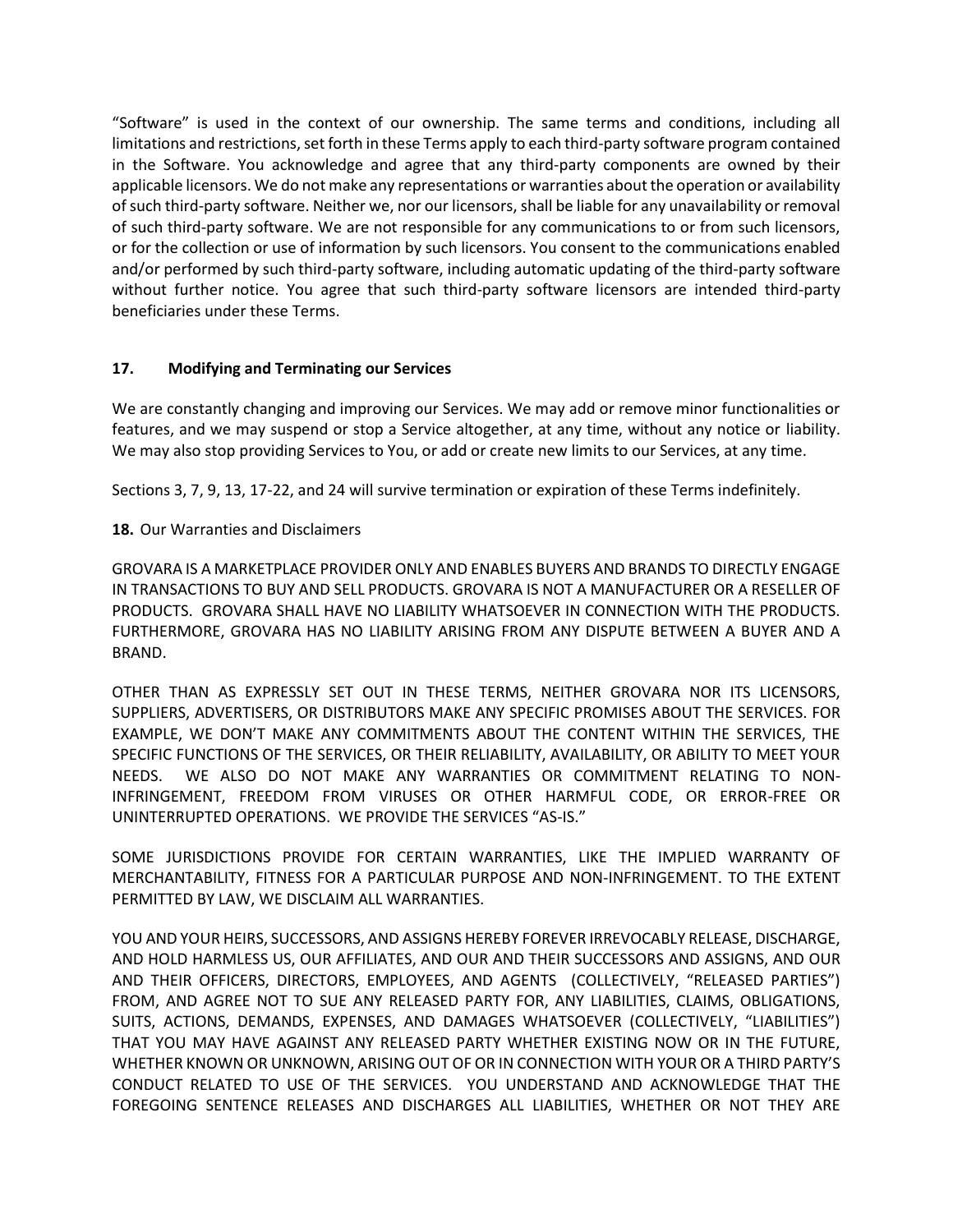CURRENTLY KNOWN TO YOU, AND YOU WAIVE YOUR RIGHTS UNDER CALIFORNIA CIVIL CODE SECTION 1542. YOU UNDERSTAND THE MEANING OF CALIFORNIA CIVIL CODE SECTION 1542, WHICH READS AS FOLLOWS: "A GENERAL RELEASE DOES NOT EXTEND TO CLAIMS WHICH THE CREDITOR DOES NOT KNOW OR SUSPECT TO EXIST IN HIS FAVOR AT THE TIME OF EXECUTING THE RELEASE, WHICH IF KNOWN BY HIM MUST HAVE MATERIALLY AFFECTED HIS SETTLEMENT WITH THE DEBTOR." BY AGREEING TO THESE TERMS AND THIS WAIVER, YOU ASSUME ALL RISK ARISING FROM YET UNKNOWN CLAIMS.

# **19. Liability for our Services**

TO THE EXTENT NOT PROHIBITED BY LAW, GROVARA (AND ITS OFFICERS, DIRECTORS, EMPLOYEES, AND AGENTS) AND OUR LICENSORS, SUPPLIERS, ADVERTISERS, AND DISTRIBUTORS, WILL NOT BE RESPONSIBLE FOR LOST PROFITS, REVENUES, OR DATA, FINANCIAL LOSSES OR INDIRECT, SPECIAL, CONSEQUENTIAL, EXEMPLARY, OR PUNITIVE DAMAGES.

TO THE EXTENT NOT PROHIBITED BY LAW, THE TOTAL LIABILITY OF GROVARA (AND ITS OFFICERS, DIRECTORS, EMPLOYEES, AND AGENTS) AND OUR LICENSORS, SUPPLIERS, ADVERTISERS, AND DISTRIBUTORS, FOR ANY AND ALL CLAIMS UNDER THESE TERMS OR RELATING TO YOUR USE OF THE SERVICES, INCLUDING FOR ANY IMPLIED WARRANTIES, IS LIMITED TO THE AMOUNT YOU PAID US TO USE THE SERVICES (OR, IF WE CHOOSE, TO SUPPLY YOU THE SERVICES AGAIN).

IN ALL CASES RELATING TO PROVIDING YOU THE SERVICES, GROVARA (AND ITS OFFICERS, DIRECTORS, EMPLOYEES, AND AGENTS) AND ITS LICENSORS, SUPPLIERS, ADVERTISERS, AND DISTRIBUTORS, WILL NOT BE LIABLE FOR ANY LOSS OR DAMAGE THAT IS DUE TO EVENTS OUTSIDE OF OUR REASONABLE CONTROL, SUCH AS WARS, CRIMINAL ACTIVITIES, STORMS, NATURAL DISASTERS, ACTS OF GOVERNMENT, SUPPLY INTERRUPTIONS, OR TELECOMMUNICATION OR INTERNET FAILURES, AND ANY OTHER EVENT WHATSOEVER THAT IS OUTSIDE OF OUR REASONABLE CONTROL.

#### **20. Indemnification**

You hereby agree to indemnify, defend, and hold harmless Grovara**,** its affiliated companies, and its and their predecessors, successors, and assigns, and its and their respective directors, officers, employees, agents, representatives, partners, and contractors from and against all claims, losses, expenses, damages and costs (including, but not limited to, reasonable attorneys' fees), resulting from or arising out of (i) Your actual or alleged breach of these Terms, any content You provide through the Services, or Your use or misuse of the Services; (ii) any allegation of facts that, if true, would constitute a breach by You of Your representations, warranties, and/or obligations under the Terms, including these Terms, (ii) a dispute between You and a Buyer; (iii) any allegation that any Product, Product Documentation, or other information or materials provided by You or on Your behalf violate any Applicable Laws, including, without limitation, any allegation of infringement or misappropriation of any third party copyright, trademark, patent, trade secret, or privacy right; (iv) any Product, Product Documentation, Product labeling or shipments; or (v) any allegation of damage to tangible property, or illness, personal injury or death, including, without limitation, any product liability or similar claims in connection with any Products. However, You will not be responsible for claims, damages, and costs which are found by a court of competent jurisdiction to have arisen solely from our violation of applicable law.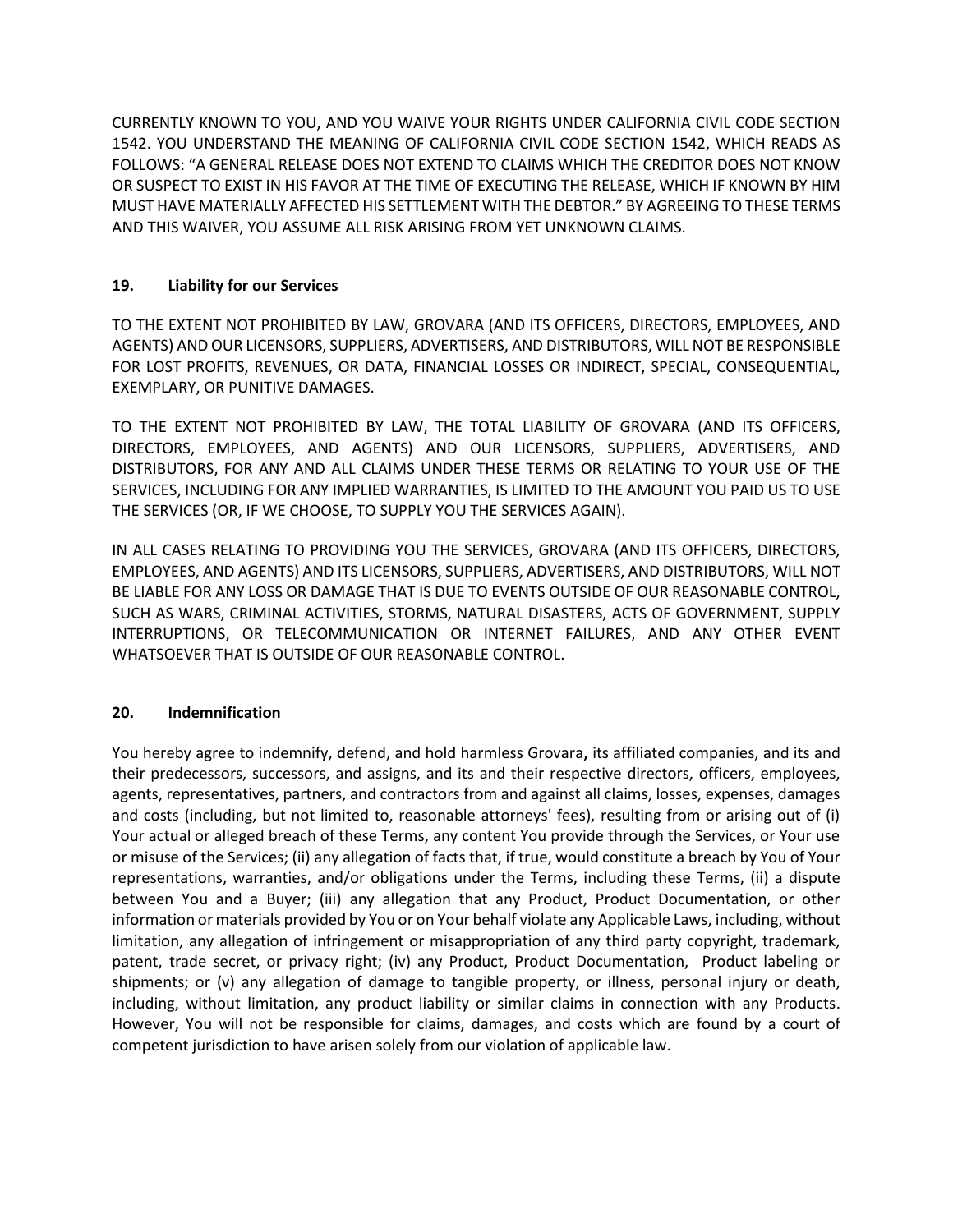### **21. About these Terms**

We may modify these Terms or any additional terms that apply to a Service for any reason, for example, to reflect changes to the law or changes to our Services. You should look at the Terms regularly and the "Last Updated" date at the beginning of these Terms. We'll use reasonable efforts to give You notice of these modifications, such as posting notice of modifications to these Terms on this web page, through the Services, or via email. By continuing to use the Services after we make these modifications, You agree that You will be subject to the modified Terms. If You do not agree to the modified terms for a Service, You should discontinue Your use of that Service.

If there is a conflict between these Terms and any additional terms for a Service, the additional terms will control for that conflict with respect to the Service in question.

These Terms control the relationship between Grovara and You. They do not create any third-party beneficiary rights (except in the limited case of Section 22). If You do not comply with these Terms, and we don't take action right away, this doesn't mean that we are giving up any rights that we may have (such as taking action in the future). If it turns out that a particular term is not enforceable, this will not affect any other terms.

The laws of the United States and the Commonwealth of Pennsylvania, excluding Pennsylvania's conflict of laws rules, will apply to any disputes arising out of or relating to these terms or the Services. The English language shall prevail in the interpretation and construction of this Agreement.

You may not assign or delegate Your rights or obligations relating to these terms or Your account for the Services without our prior written consent. We may assign these terms or assign or delegate any of our rights or obligations at any time.

For information about how to contact Grovara, please visit our contact page.

# **22. Third Party Terms**

You agree that in addition to these Terms, Your use of our mobile app is subject to the usage rules set forth in Apple's App Store terms of service, if You download our app from the App Store, or in Google's Play terms of service, if You download the app from Google Play, or any other third party platform, developer or distributor end-user license agreement and/or terms and conditions by which You agree to be bound when You download our mobile app or otherwise access the Services.

Without limiting the generality of the foregoing, if You downloaded our mobile app from Apple, You and Grovara acknowledge and agree to the following: This agreement is concluded between You and Grovara only, and not with Apple Inc. ("Apple"). The mobile app downloaded from Apple may only be used on Apple hardware products. Grovara, not Apple, is solely responsible for the app and the content thereof. Apple has no obligation whatsoever to furnish any maintenance and support services with respect to the app. To the maximum extent permitted by applicable law, Apple will have no warranty obligation whatsoever with respect to the app, and any other claims, losses, liabilities, damages, costs or expenses attributable to any failure to conform to any warranty will be Grovara's sole responsibility. Grovara, not Apple, is responsible for addressing any claims by You or any third party relating to the app or Your possession and/or use of the app, including, but not limited to: (i) product liability claims; (ii) any claim that the app fails to conform to any applicable legal or regulatory requirement; and (iii) claims arising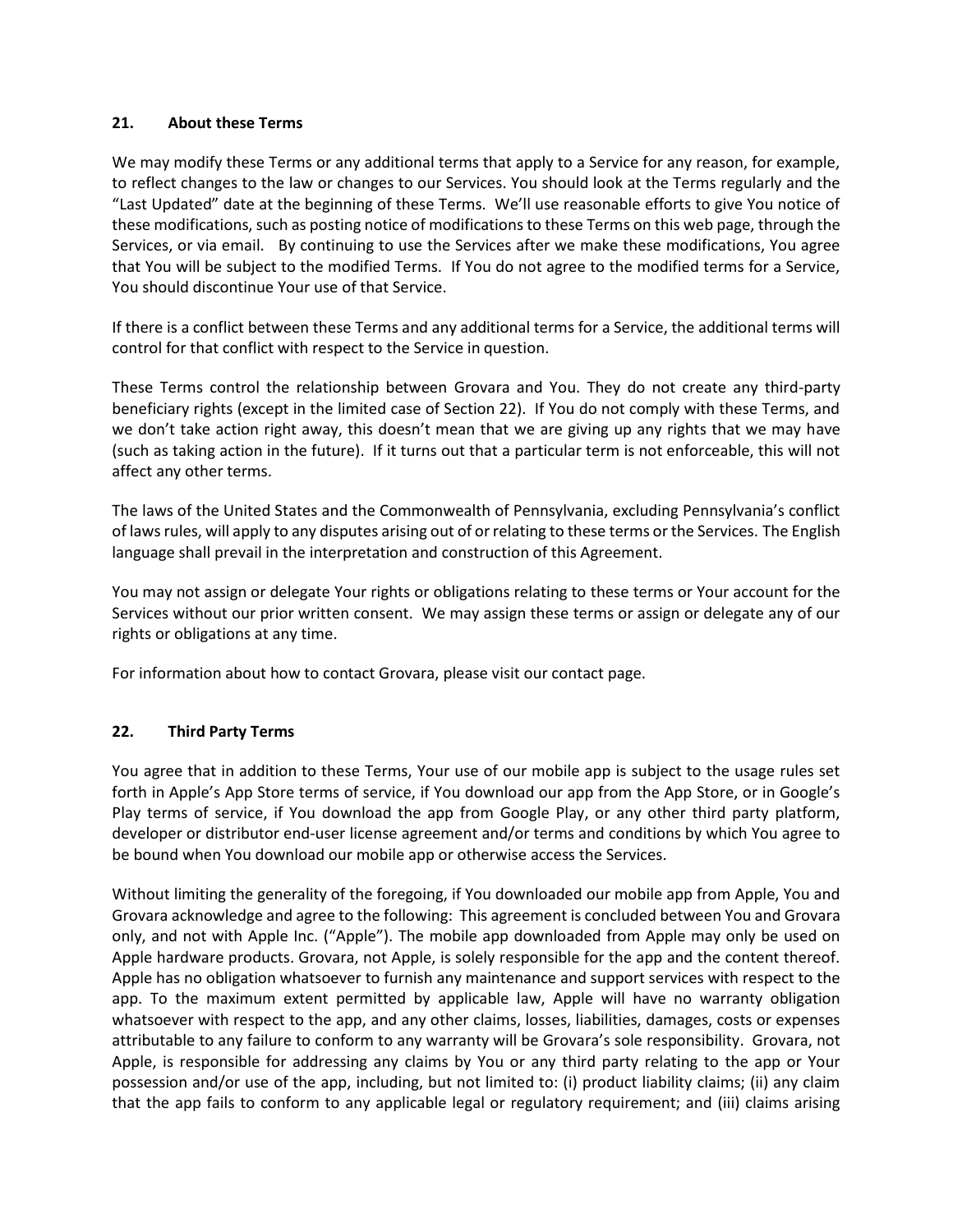under consumer protection or similar legislation. In the event of any third-party claim that the app or Your possession and use of the app infringes that third party's intellectual property rights, Apple will have no responsibility for the investigation, defense, settlement and discharge of any such intellectual property infringement claim. You represent and warrant that (i) You are not located in a country that is subject to a U.S. Government embargo, or that has been designated by the U.S. Government as a "terrorist supporting" country; and (ii) You are not listed on any U.S. Government list of prohibited or restricted parties. Apple, and Apple's subsidiaries, are third party beneficiaries of this agreement, and upon Your acceptance of the terms and conditions of the agreement, Apple will have the right (and will be deemed to have accepted the right) to enforce the agreement against You as a third-party beneficiary thereof.

# **23. Binding Arbitration**

Without limiting Your waiver and release in Sections 18 and 19, You agree to the following:

**a. Purpose.** Any and all Disputes (as defined below) involving You and Grovara will be resolved through individual expedited arbitration. In arbitration, there is no judge or jury and there is less discovery and appellate review than in court. This Section 22 (the "Arbitration Provision") shall be broadly interpreted. Notwithstanding anything to the contrary in these Terms, this Section 23 does not apply to an action by either party to enjoin the infringement or misuse of its intellectual property rights, including copyright, trademark, patent or trade secret rights.

**b. Definitions**. The term "Dispute" means any claim or controversy related to the Services, the Products, or the Software, including but not limited to any and all: (1) claims for relief and theories of liability, whether based in contract, tort, fraud, negligence, statute, regulation, ordinance, or otherwise; (2) claims that arose before these Terms or any prior agreement; (3) claims that arise after the expiration or termination of these Terms; and (4) claims that are currently the subject of purported class action litigation in which You are not a member of a certified class. As used in this Arbitration Provision, "Grovara " means Grovara, LLC and any of its predecessors, successors, assigns, parents, subsidiaries and affiliated companies and each of their respective officers, directors, employees and agents, and "You" means You and any users or beneficiaries of Your access to the Services, the Products, or the Software.

**c. Initiation of Arbitration Proceeding/Selection of Arbitrator.** The party initiating the arbitration proceeding may open a case with JAMS, formerly Judicial Arbitration and Mediation Services, Inc., ("JAMS") by visiting its website (www.jamsadr.com) or calling its toll-free number (1-800-352-5267). You may deliver any required or desired notice to Grovara by mail to 21 S 11th Street, The Yard, Philadelphia, PA 19107, U.S.A.

**d. Right to Sue in Small Claims Court.** Notwithstanding anything in this Arbitration Provision to the contrary, either You or Grovara may bring an individual action in a small claims court in the area where You access the Services if the claim is not aggregated with the claim of any other person and if the amount in controversy is properly within the jurisdiction of the small claims court.

**e. Arbitration Procedures.** This Arbitration Provision shall be governed by the Federal Arbitration Act. Arbitrations shall be administered by JAMS pursuant to its Comprehensive Arbitration Rules and Procedures (the "JAMS Rules") as modified by the version of this Arbitration Provision that is in effect when You notify Grovara about Your Dispute. You can obtain the JAMS Rules from the JAMS by visiting its website (www.jamsadr.com) or calling its toll-free number (1-800-352-5267). If there is a conflict between this Arbitration Provision and the rest of these Terms, this Arbitration Provision shall govern. If there is a conflict between this Arbitration Provision and the JAMS rules, this Arbitration Provision shall govern. If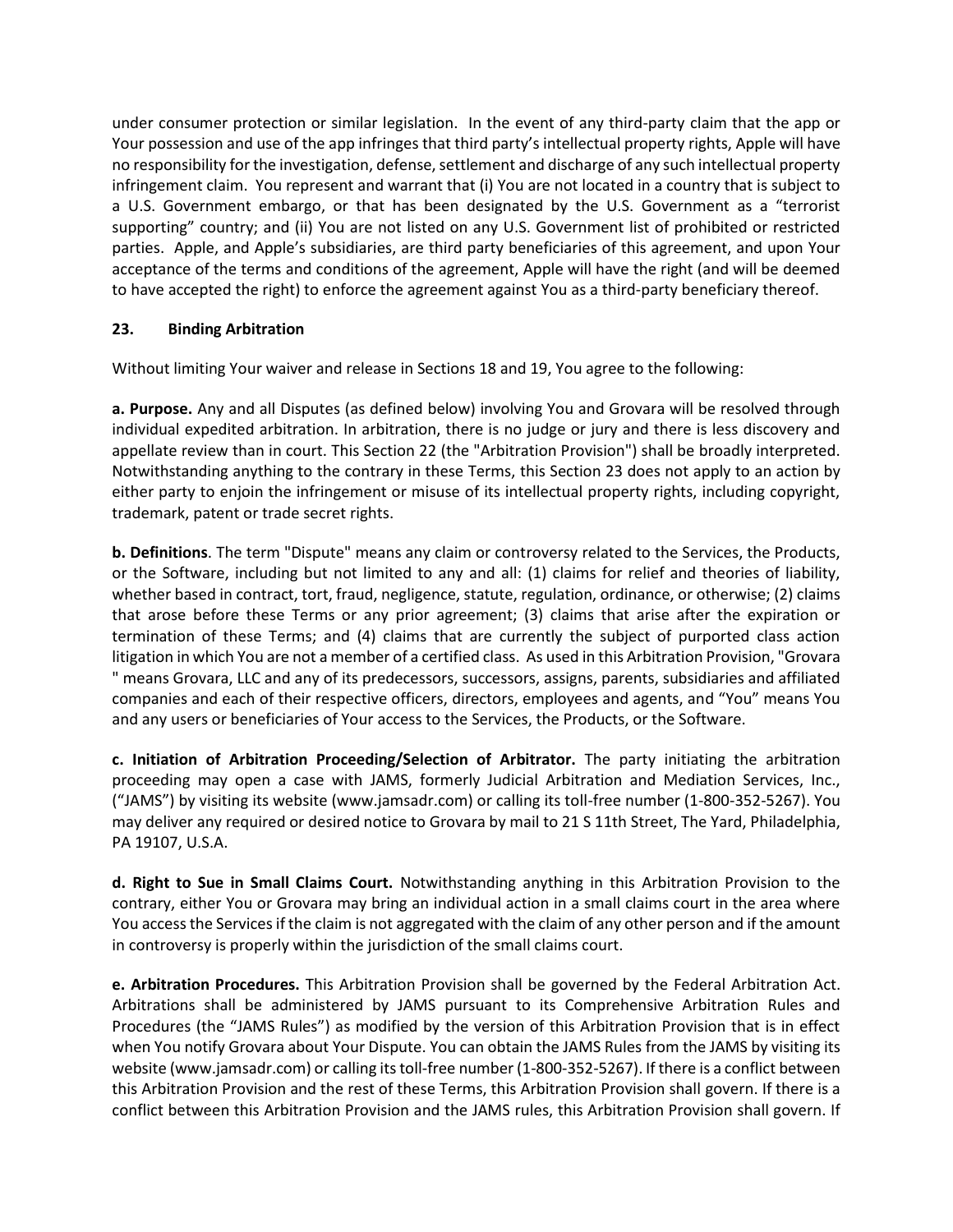JAMS will not administer a proceeding under this Arbitration Provision as written, the parties shall agree on a substitute arbitration organization. If the parties cannot agree, the parties shall mutually petition a court of appropriate jurisdiction to appoint an arbitration organization that will administer a proceeding under this Arbitration Provision as written applying the JAMS Rules. A single arbitrator will resolve the Dispute. Unless You and Grovara agree otherwise, any arbitration hearing will take place in Philadelphia, PA. The arbitrator will honor claims of privilege recognized by law and will take reasonable steps to protect customer account information and other confidential or proprietary information. The arbitrator shall issue a reasoned written decision that explains the arbitrator's essential findings and conclusions. The arbitrator's award may be entered in any court having jurisdiction over the parties only if necessary for purposes of enforcing the arbitrator's award. An arbitrator's award that has been fully satisfied shall not be entered in any court.

**f. Waiver of Class Actions and Collective Relief.** THERE SHALL BE NO RIGHT OR AUTHORITY FOR ANY CLAIMS TO BE ARBITRATED OR LITIGATED ON A CLASS ACTION, JOINT OR CONSOLIDATED BASIS OR ON BASES INVOLVING CLAIMS BROUGHT IN A PURPORTED REPRESENTATIVE CAPACITY ON BEHALF OF THE GENERAL PUBLIC (SUCH AS A PRIVATE ATTORNEY GENERAL), OTHER SUBSCRIBERS OR USERS, OR OTHER PERSONS. THE ARBITRATOR MAY AWARD RELIEF ONLY IN FAVOR OF THE INDIVIDUAL PARTY SEEKING RELIEF AND ONLY TO THE EXTENT NECESSARY TO PROVIDE RELIEF WARRANTED BY THAT INDIVIDUAL PARTY'S CLAIM. THE ARBITRATOR MAY NOT CONSOLIDATE MORE THAN ONE PERSON'S CLAIMS, AND MAY NOT OTHERWISE PRESIDE OVER ANY FORM OF A REPRESENTATIVE OR CLASS PROCEEDING.

**g. Arbitration Fees and Costs**. If Your claim seeks more than \$75,000 in the aggregate, the payment of the JAMS fees and costs will be governed by the JAMS Rules. If Your claims seek less than \$75,000 in the aggregate, the payment of the JAMS fees and costs will be Grovara's responsibility. However, if the arbitrator finds that Your Dispute was frivolous or brought for an improper purpose (as measured by the standards set forth in Federal Rule of Civil Procedure 11(b)), the payment of the JAMS's fees and costs shall be governed by the JAMS Rules and You shall reimburse Grovara for all fees and costs that were Your obligation to pay under the JAMS Rules. You may hire an attorney to represent You in arbitration. You are responsible for Your attorneys' fees and additional costs and may only recover Your attorneys' fees and costs in the arbitration to the extent that You could in court if the arbitration is decided in Your favor. Notwithstanding anything in this Arbitration Provision to the contrary, Grovara will pay all fees and costs that it is required by law to pay.

**h. Severability and Waiver of Jury Trial.** If any part of subsection (f) of this Arbitration Provision is found to be illegal or unenforceable, the entire Arbitration provision will be unenforceable and the Dispute will be decided by a court. WHETHER IN COURT OR IN ARBITRATION, YOU AND GROVARA AGREE TO WAIVE THE RIGHT TO A TRIAL BY JURY TO THE FULLEST EXTENT ALLOWED BY LAW. If any other clause in this Arbitration Provision is found to be illegal or unenforceable, that clause will be severed from this Arbitration Provision and the remainder of this Arbitration Provision will be given full force and effect.

**i. Continuation.** This Arbitration Provision will survive the termination or expiration of these Terms.

#### **24. Public Notice**

Grovara has not been served by any governmental law enforcement or intelligence authority with any order to provide user information. To Grovara's knowledge, no searches or surveillance by a governmental law enforcement or intelligence authority have been performed on Grovara's systems.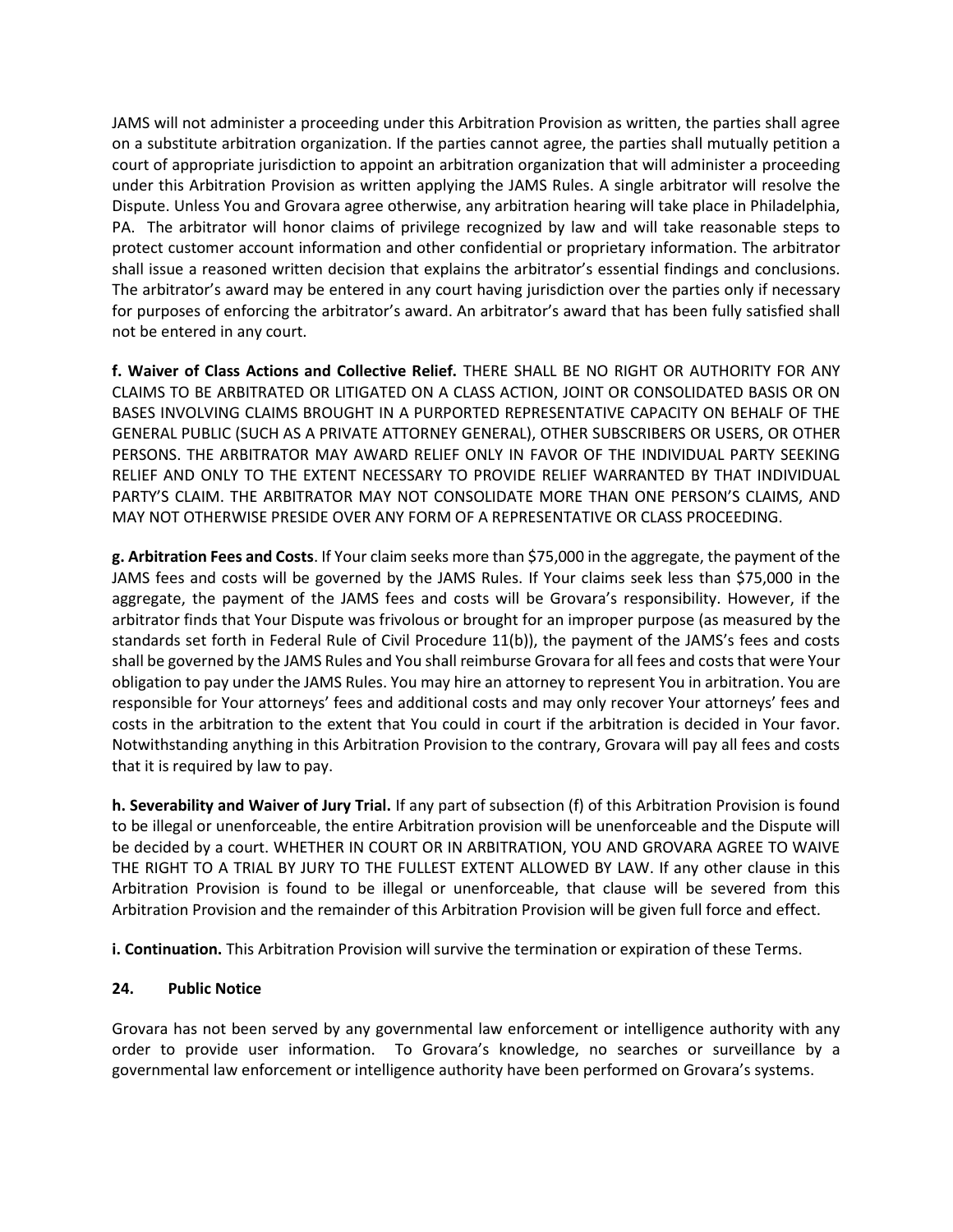**25**. **Non-Disparagement**. During the term of the Agreement and thereafter, neither Brand nor any affiliated entity, directly or indirectly, may take any action that is intended, or would be reasonably be expected, to disparage or harm the reputation or business of Grovara or any of its affiliates, directors, officers, agents, or employees.